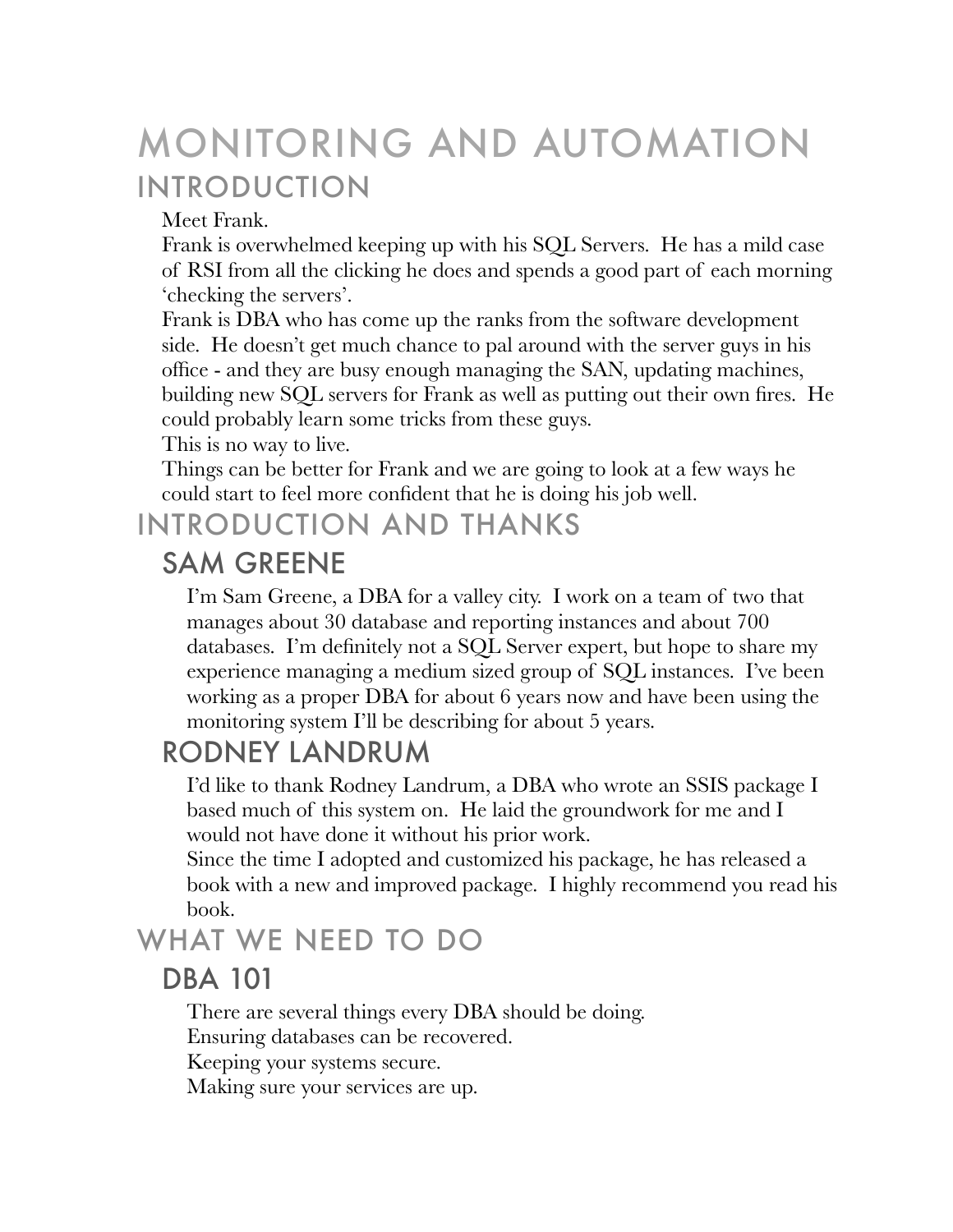Ensure jobs are running. Keep an eye on the error logs. Monitor for performance and OS issues.

## MORNING ROUTINE

You could do much of this every morning.

You'll quickly run out of time or energy to keep it up.

Notifications can also alert you to failed jobs and errors, but they can be deactivated or missed during setup.

### THE PLAN

# AUTOMATE (GATHERING OF INFO)

We will automate this information gathering to a central place - the DBA Repository, so we can be alerted of issues and make decisions. automate (reports and notifications). SQL Server stores lots of information in the system databases that we can make use of.

## AUTOMATE (REPORTS AND NOTIFICATIONS)

We can use reporting tools or build applications that use the repository data.

Reports can be scheduled and sent to us as needed, or a dashboard can be built to show us system status.

Aside from giving us assurance that we are doing the DBA 101s this data will also help us make decisions.

These decisions can be tactical or strategic - how to plan our morning or how to plan disk space for the next 2 years. We can turn this massive amount of data we are collecting into a valuable tool for planning.

## THE PAYOFF

## PEACE OF MIND AND MORE TIME

After this is all set up and tweaked for his environment, Frank is going to benefit. He'll have a grip on his entire environment, he'll be able to report information about it quickly and he'll now have a certain swagger to his step.

## GETTING IT DONE

### BUILD OR BUY?

Lots of tools. Benefits of 3rd party. There are loads of tools for monitoring SQL server and the Windows operating system. One or more of these tools may be a great choice for you. A vendor supported package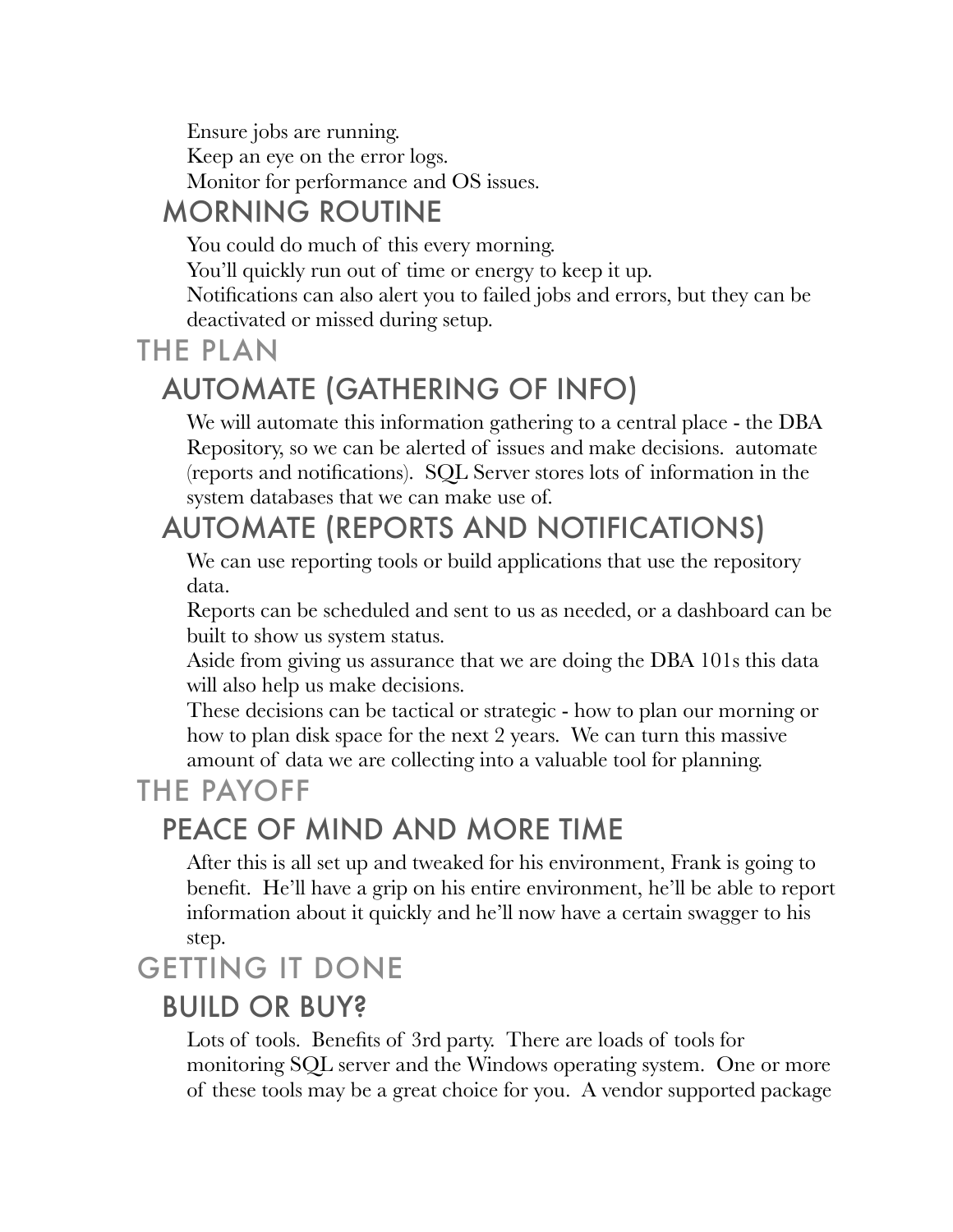will be up and running quickly and will be supported by a crack team of coders in most cases. Run through the ROI and see if these are appropriate.

Today, I'm going to take a look at what we did at my job, which is not a paid vendor supplied package.

## THE TOOLS

The solution based on the SSIS package I mentioned by Rodney Landrum.

The SSIS package loads data from SQL Server into the repository.

Reporting services sends us reports each morning and lunchtime.

Another SSIS package also sends queries to all of our database instances to make sure they are responding in a timely manner.

### THE ENTERPRISE POLICY MANAGEMENT FRAMEWORK

#### One final line of defense is the Enterprise Policy Management Framework, which uses the SQL Server Central Management Server to check that instances adhere to a set of policies.

### ZABBIX

It also involves an open source tool called Zabbix.

Zabbix queries services and monitors operating system information.

#### A QUICK INTRO TO ZABBIX

Open source monitoring tool which can run on UNIX-like systems. AIX, FreeBSD, HP-UX, Linux, Mac OS X, NetBSD, OpenBSD, Solaris

There is a VMWare appliance for evaluation.

Agent will run on Windows.

In Zabbix you will create a template for your hosts. This will contain items and triggers which will alert zabbix of possible problems. Items can be anything you'd like to track - from ping to perfmon. You'll configure Zabbix to take actions when the triggers meet certain conditions. Macros will let you substitute values in item names such as perfmon counters or service names. This is very handy for named instances, where perfmon object names will change.

You can create graphs and system maps.

You can monitor web pages for response time and download speeds. Supports NTLM same signon.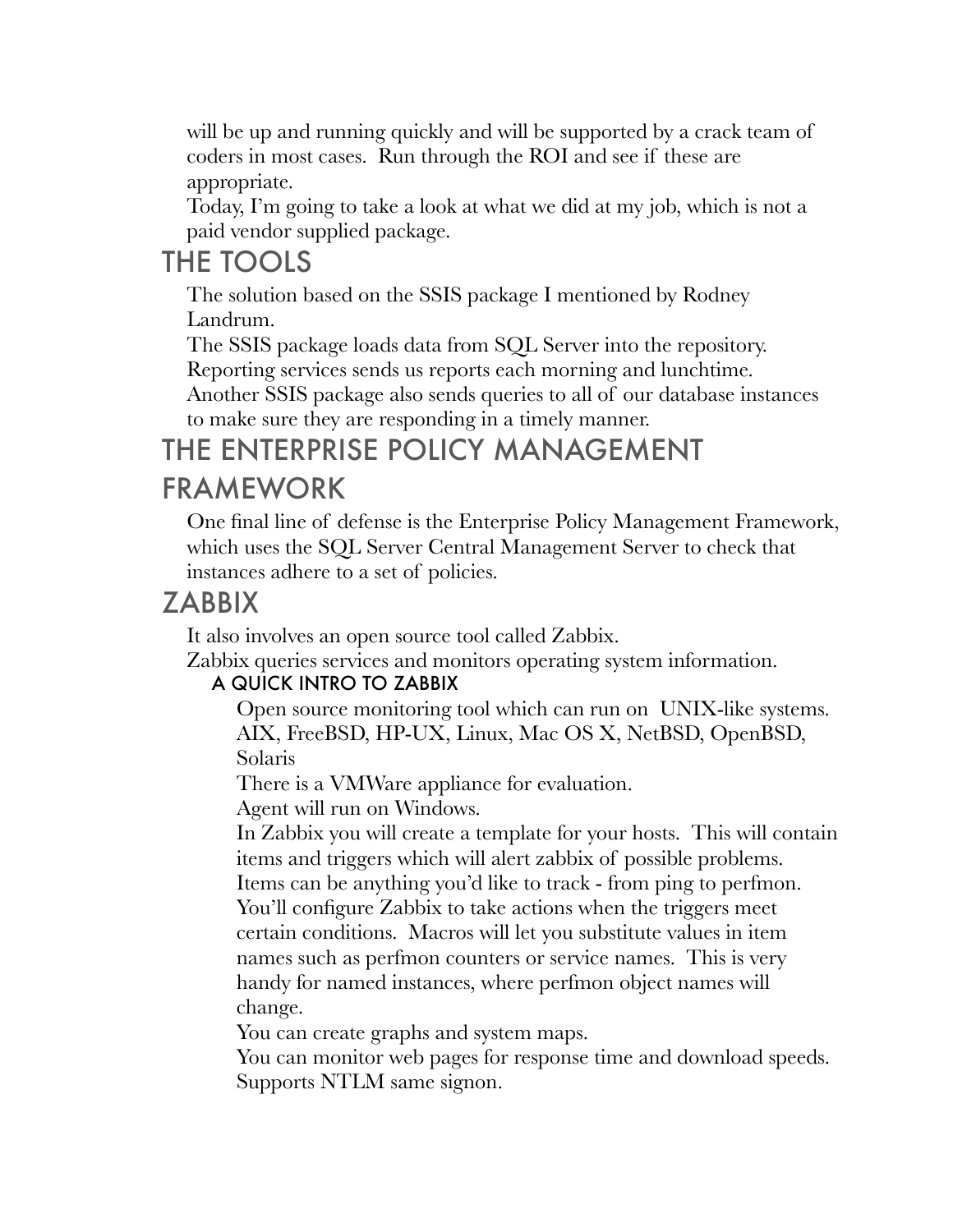#### Maintenance windows and alert escalations.

## **CONSISTENCY**

You need to make sure all of your servers are being monitored. Installation Script. In Rodney Landrum's book, he offers a script to run after you've installed a SQL server. It can set memory, set up DB mail and other things that get real old, real quick. I've modified it to register the server in the Repository and install maintenance scripts as well. We have an install guide that outlines finishing steps such as adding a server to Zabbix and the SQL Server Central Management Server to take advantage of policy based admin and policy checks.

### FULFILLING THE BASICS

## ALL SERVICES ARE UP (SQL IS RESPONDING)

We'll cover this using two different methods.

Zabbix SQL. Zabbix will monitor SQL Server, SQL Agent, SSRS, SSAS and SSIS. Service names can be substituted by macros per host, which makes setup using the template very easy. Monitoring of specific services can be disabled if it's not installed on that server.

Zabbix OS. Zabbix will also monitor the operating system, keeping track of CPU load, free disk space and memory. If you'd like to add something, you simply add it to your zabbix template and it's added for all your hosts using that template.

4

SSIS Ping. SSIS will 'ping' all instances by running a job that loads a list of active instances from the Repository. We use an object variable to store hold them. A FOR loop executes a select  $(a/a)$  version for each server in this list. This is done by making the server name in the connection a variable - each time we iterate on this loop, the connection is changed. If the server doesn't respond, error handling marks the server as down. At the end of the package, we send a notification of servers that have gone down since the last run. We also notify if servers have come back online. This package runs every few minutes on a monitor server. The same package runs on another server and monitors the monitor, using a server list of just one.

## BACKUPS ARE HAPPENING

Olla Hallengren Scripts. We use the Hallengren scripts for maintenance and backups. Failed jobs will send an email. Emails can be missed deleted or lost.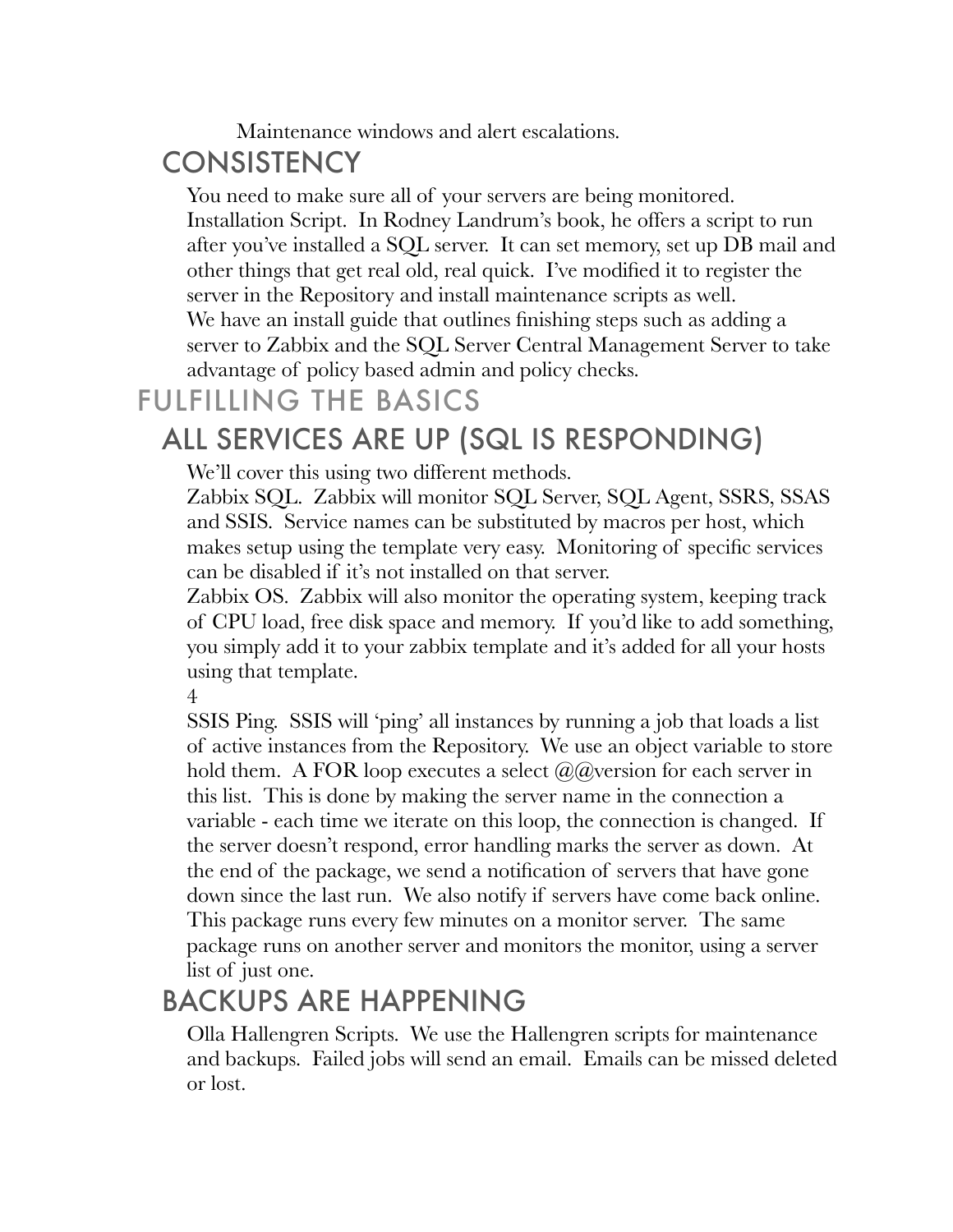Repository Load Job. This job loads information about the database instance, job status and the databases which reside on it. Database backup status check. You may have seen a script floating around that tells you when a database hasn't had backups within a certain timeframe. I've adapted this query and am loading that information for each server. Some databases don't have to be backed up, so we have an exclusion table to omit those from a report with a LEFT OUTER JOIN with a NULL on the exclusion table.

Enterprise Policy Management Framework. We are very serious about making sure backups are happening so we use the EPM to report on instances and their adherence to our Policies stored on the central management server.

False positives. False positives are commonly raised, but backup exceptions are normally valid, so we just skip to that section and review periodically. Fixing issues with policies. If there are any other issues showing up in the reports - they can be fixed easily. A policy can be checked against all servers and the issue can be resolved with a click. I did this the other week with PAGE VERIFICATION and AUTO-SHRINK.

### RESTORES WORK

This is an area we could improve in practice. I've got a SSIS job that can loop through one of our backup configuration tables and pick databases to test a restore of. It will get the latest full backup and restore to a test server. Databases could be chosen at random until we hit a size limit and then restored. It is a good idea to test the application with the restored database.

Tape Backups. Our backup team does a good job of making sure things get backed up. Still we like to check that new servers have been set up properly and old servers keep trucking. We have a step in our install guide to notify the backup team and set a reminder to test the restore from tape in a week.

Could we script a restore from tape? Probably! A quick search turns up command line utilities for NetBackup. Using the repository and interrogating the MSDB, we could schedule test restores to run from time to time.

## SYSTEM IS SECURE

Just examples, no details... User rights. Service Accounts using WMIC.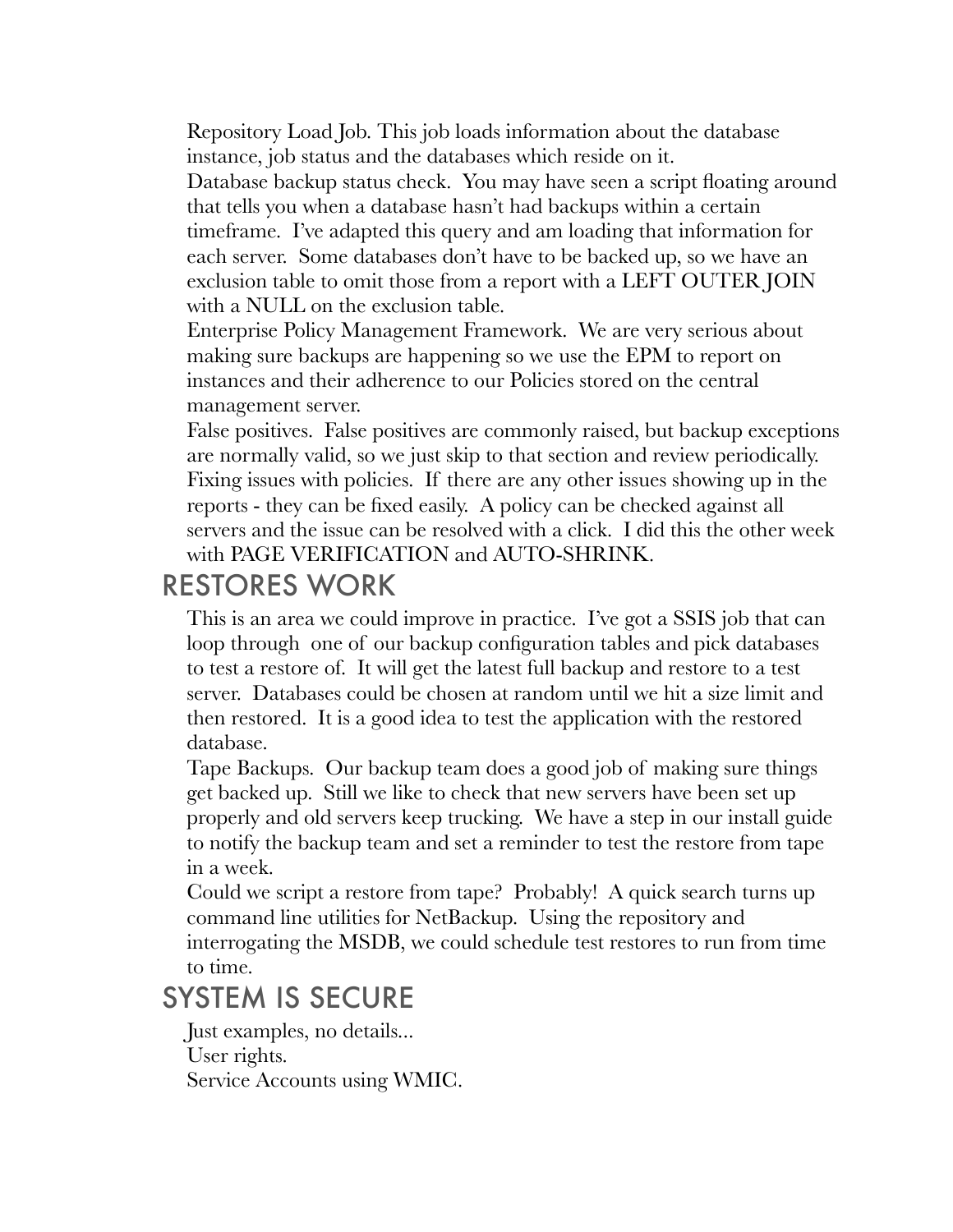Failed logins. Commonly, event logs are forwarded to a security log monitoring application. The application would fire off alerts to security team members if multiple failed login attempts happened. You can gather your error logs using your Repository Load package and pull error logs - Rodney also covers this in his free eBook. Go Rodney.

Splunk. We'll talk about this later....

## JOBS ARE RUNNING

Standard Job. Every server should have jobs for maintenance and backup. Setup Script. These are created by our server setup script - also lifted from Mr. Landrum.

Pull Job History. The Repository package pulls the last execution status of each job on each server.

Report on Job History. We get a report each morning with failed jobs for all servers. We can then prioritize our morning and split tasks between team members to get all issues resolved quickly.

## ERROR LOGS ARE REVIEWED

Setup Script. The installation setup script creates a standard set of alerts for severities 16 and above, so we get tipped off to any funny business pretty quickly.

You can gather your error logs into a Repository table as well, letting your report for login failures or aid you in troubleshooting.

## SQL IS PERFORMING

Keep it simple. We tend not to go overboard on alerts. We monitor for CPU and memory issues with Zabbix, as well as some perfmon counters such as Deadlocks, Paging Stats, Active Connections and Logins per second. If we run into any problems we use perfmon, profiler or another third-party tool. This is an area where third-party products can shine performance monitoring is hard!

Alerts. We send alerts on a few of these, but performance by server varies and baselining manually is hard - a weakness of this system.

You can extend the Repository load package to load DMV

Future trending. Capturing server performance and user load lets you plan for your future hardware needs. Disk space, CPU etc.

## WEB PERFORMANCE

Zabbix can monitor web URLs. You can work with application teams to set these up and get the full picture of whatever service you are supporting.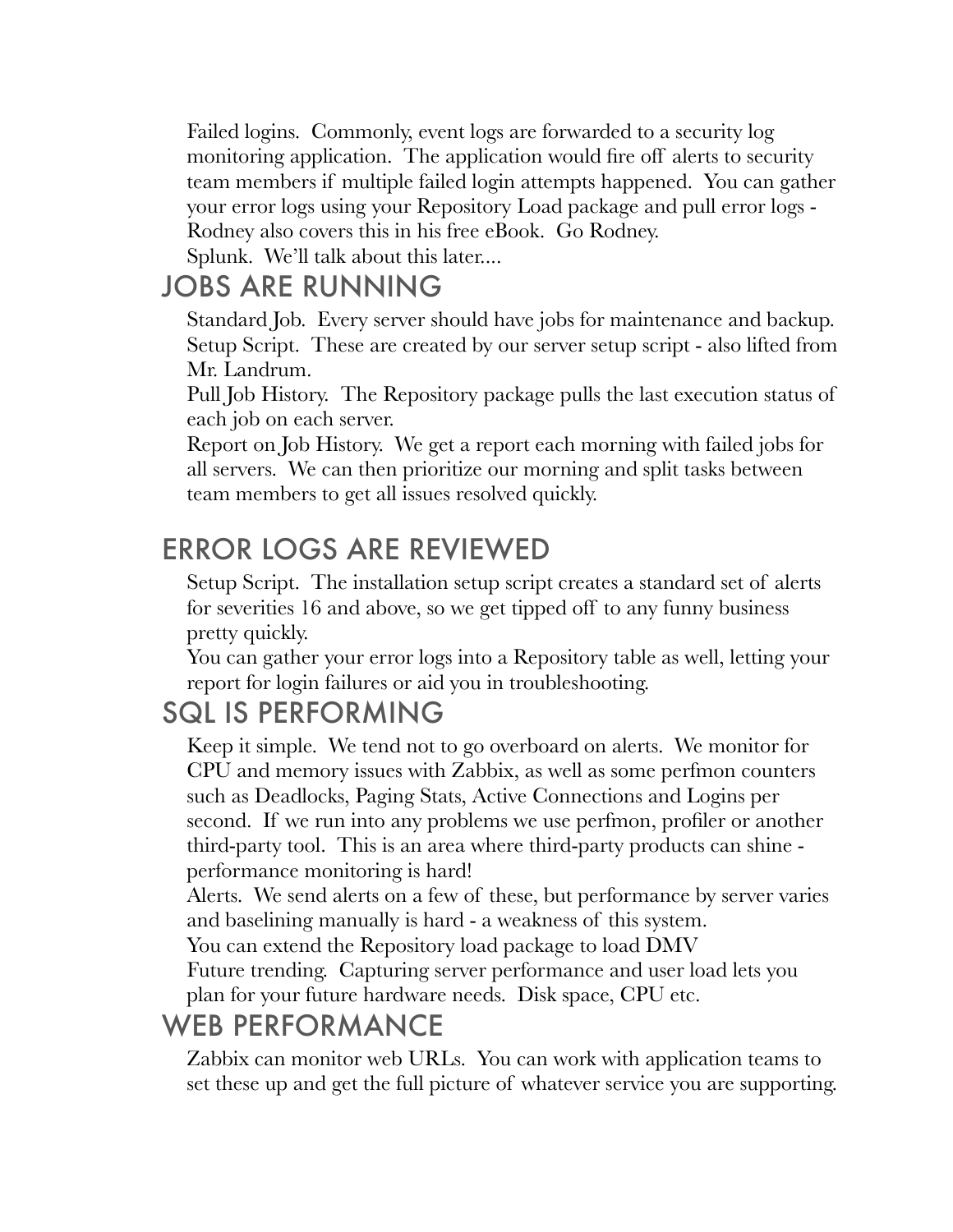DBA, the missing link. As a DBA you float between hardware and software and often have contact with application and infrastructure teams. Using a tool like Zabbix, you could orchestrate a monitoring coup in your organization..

### FAILOVERS?

How can we monitor failovers? Check the event log for service starting back up? Powershell?

REVIEW

### IMPROVEMENTS

Adding SQL statements to the SSIS package can be a chore - you've got to deal with double-quoting everything inside a string.

Maintenance windows.

Thinning of old data.

Variation in installs generate false positives in EPM.

### WEAKNESSES

SQL Monitoring SQL - just sounds wrong!

Can be time consuming. Go with a third-party if it makes sense.

Can be a little complex for a newcomer to sort out.

False sense of confidence. Something will go wrong. Do a reality check from time to time.

### FRANK

And will all of that, hopefully Frank stays a happy and employed DBA.

### LINKS

**ZABBIX** [HTTP://ZABBIX.COM](http://zabbix.com) ENTERPRISE POLICY MANAGEMENT FRAMEWORK [HTTP://EPMFRAMEWORK.CODEPLEX.COM/](http://epmframework.codeplex.com/) TACKLEBOX BOOK [HTTP://BIT.LY/JTZ0R5](http://bit.ly/Jtz0R5) BACKUP AND MAINTENANCE SCRIPTS [HTTP://OLA.HALLENGREN.COM/](http://ola.hallengren.com/) **WEAKNESSES** MAINTENANCE PLANS SUCK IN A GOOD WAY http://www.brentozar.com/archive/2012/04/maintenance-pla [ns-roombas-suck-good-way/](http://livepage.apple.com/)